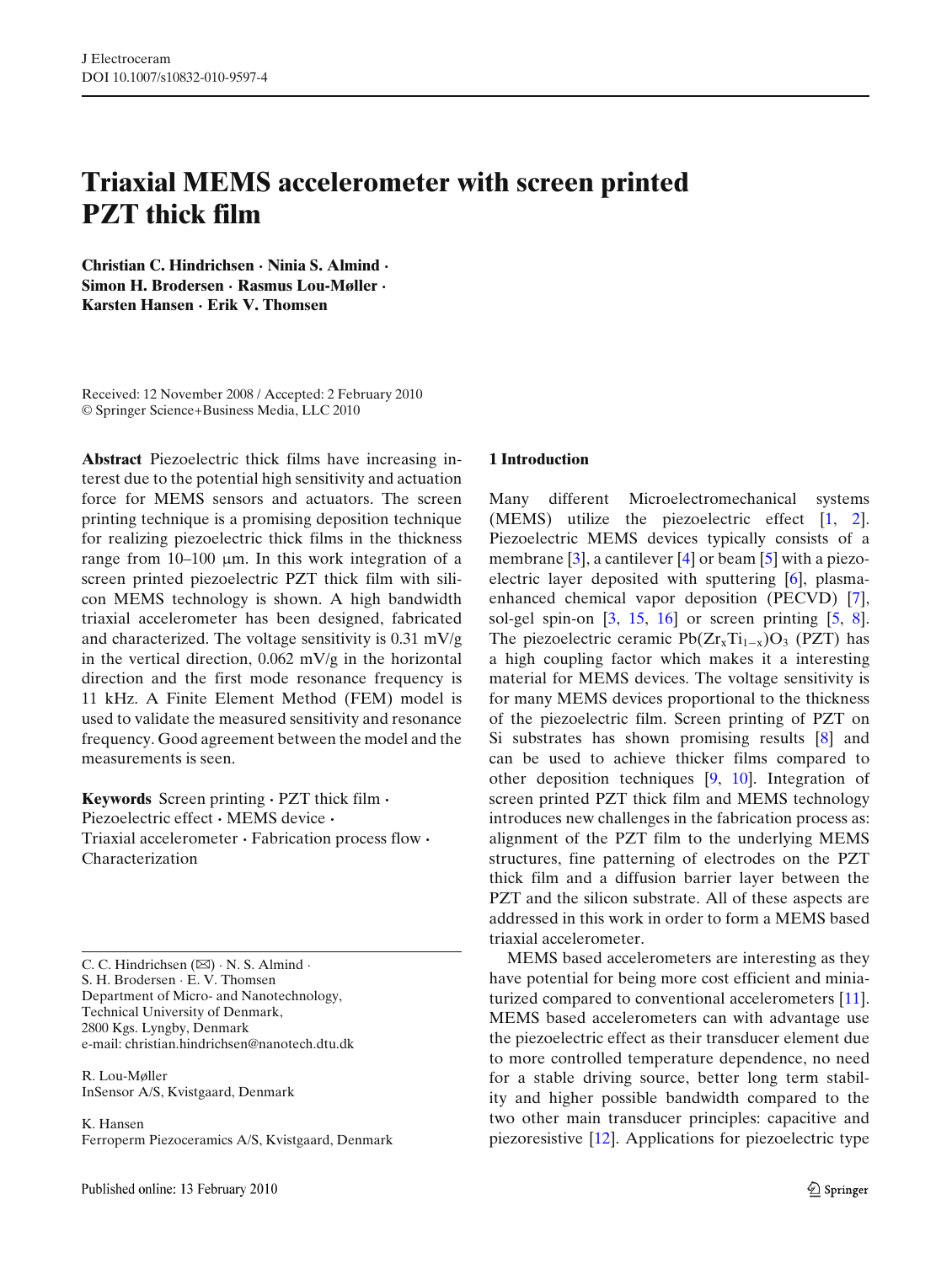<span id="page-1-0"></span>accelerometers would typically be for machine monitoring or automotive testing [\[13](#page-7-0), [14\]](#page-7-0). These applications require high bandwidth with a maximal operation frequency of up to 15 kHz. For all accelerometer designs there will be a compromise between high sensitivity and high resonance frequency. Accelerometers with high resonance frequencies require thicker beams or membranes depending on the design. In order to have the neutral plane in the interface between the supporting material and the piezoelectric material for optimal sensitivity, thick piezoelectric films are required. Accelerometers with high resonance frequencies with screen printed PZT thick film therefore have a potential for higher voltage sensitivity compared to thin film based accelerometers.

#### **2 Design and characterization**

A single seismic mass triaxial accelerometer has theoretically no cross axis sensitivity and is therefore preferred compared to three single uniaxial accelerometers when monitoring a 3D acceleration. A triaxial accelerometer has a more complex design and requires comparable sensitivity for the three sensing directions in order to be able to distinguish the three components of the 3D acceleration vector.

Triaxial accelerometers typically have lower sensitivity compared to uniaxial accelerometers due to more limitations in their design. When comparing piezoelectric accelerometers three parameters are crucial: charge sensitivity, voltage sensitivity and the resonance frequency. A triaxial accelerometers with sol-gel deposited PZT have been reported in [\[15\]](#page-7-0) with a sensitivity of 22 pC/g in the vertical direction and 8 pC/g in the horizontal direction. However no voltage sensitivity is presented and the resonance frequency is only 0.5 kHz making it unsuitable for high bandwidth applications. In [\[5\]](#page-7-0) an accelerometer with screen printed PZT is presented with a charge sensitivity of 16 pC/g, a voltage sensitivity of 0.1 mV/g and a resonance frequency of 7.55 KHz but no triaxial detection has been reported. In [\[16](#page-7-0)] a sol-gel based two-dimensional accelerometer is presented with a charge sensitivity for the vertical direction of  $0.12$  pC/g and a voltage sensitivity of  $0.1$  mV/g and a resonance of 12.3 kHz but no sensitivity for the horizontal direction is presented.

In this paper we present how screen printed PZT thick film sandwiched between e-beam evaporated electrodes can be combined with a patterned silicon substrate to form a triaxial accelerometer with a high resonance frequency.



**Fig. 1** The figure shows a conceptual drawing of the triaxial accelerometer

The accelerometer consists of a seismic mass suspended by four beams as shown in Fig. 1. The screen printing technique allows for thicknesses ranging 10– 100 μm. The piezoelectric PZT is polarized orthogonal to the plane of the Si wafer. The bottom electrode covers the whole surface and the output signal is read out from the four individual top electrodes. The resonance frequency and the sensitivities are determined by the dimensions of the four supporting beams and the size of the seismic mass. The dimensions of the accelerometer are shown in Fig. 2 and Table [1.](#page-2-0)

# 2.1 Structure of triaxial accelerometer

The accelerometer has two modes of operation as shown in Fig. [3.](#page-2-0) For an acceleration in the vertical direction (*z* direction) all four beams,  $b_1-b_4$ , will have a symmetric deflection and four equal signals are read out from the four top electrodes. For an acceleration in the horizontal direction (*x* and *y* directions) the seismic mass will make a rotational movement and for a acceleration in the *x* direction the two beams  $b_1$  and  $b_3$ 



**Fig. 2** Cross-sectional view (*left*) and top view (*right*) of the accelerometer including the six important dimensions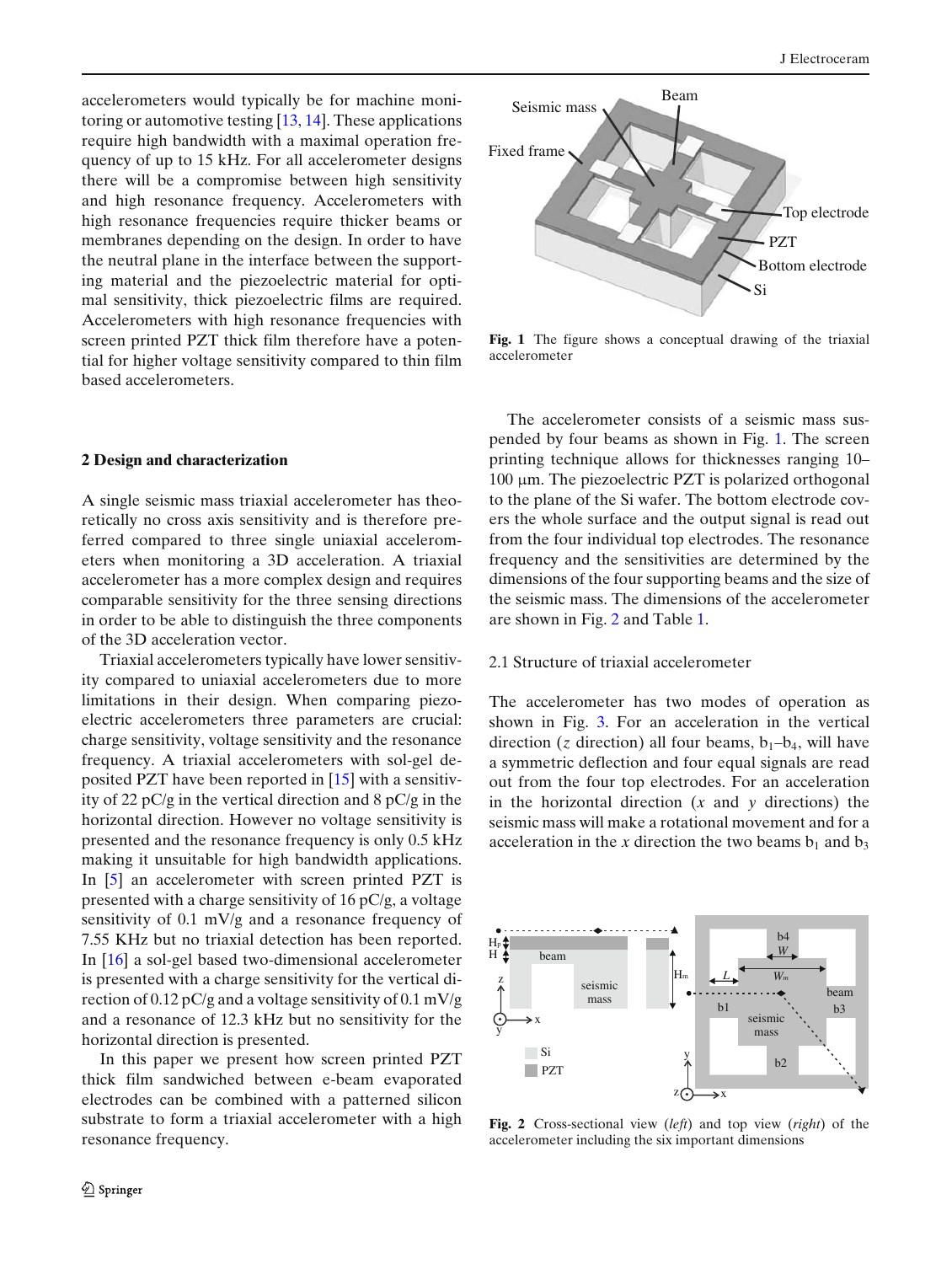<span id="page-2-0"></span>**Table 1** The table shows the dimensions of the accelerometer and their abbreviation.

| Thickness of the Si beam          | H [µm]                   | 20             |
|-----------------------------------|--------------------------|----------------|
| Thickness of the PZT              | $H_p$ [µm]               | 30             |
| Width of the beam                 | $W$ [µm]                 | 600            |
| Length of the beam                | $L$ [µm]                 | 800            |
| Thickness of the seismic mass     | $H_m$ [µm]               | 520            |
| Width of the seismic mass         | $W_m$ [µm]               | 1200           |
| Active area of the top electrode  | $A_1$ [mm <sup>2</sup> ] | 0.24           |
| Passive area of the top electrode | $A_2$ [mm <sup>2</sup> ] | 0.24           |
| Die size                          | [mm]                     | $10 \times 10$ |

along the direction of the acceleration will have an antisymmetric deflections. The two beams  $b_2$  and  $b_4$  orthogonal to the direction of the acceleration will rotate along their length axis and due to symmetry no signal will be read out from the top electrodes on the beams  $b_2$ and b4. Due to symmetry the same will be the case for acceleration in the *y* direction. Using additional signal processing the three signals can be distinguished from each other. However, reading out the three individual signals is only possible if the sensitivity for the three directions are similar. A optimal accelerometer design should also have the same resonance frequencies for the vertical movement as for the horizontal movement.

#### 2.2 Electrical properties of triaxial accelerometer

Based on the equations presented in this section and a FEM model the theoretical sensitivities and resonance frequency are found. The mechanical movement of the seismic mass due to an acceleration induces a stress,  $[\sigma]$ , in the PZT layer. The piezoelectric effect in the stressed PZT layer results in an electric field, [*E*], between the top and bottom electrode [\[17](#page-7-0)],

$$
[E] = -[g][\sigma],\tag{1}
$$



**Fig. 3** The figure shows the two modes of operation, a horizontal acceleration (*left*) and a vertical acceleration (*right*). The *color* indicates the strain energy density,  $\text{[Jm}^{-3}]$ , in arbitrary units where the *bright color* represents a large value

where six vector notation is used and [*g*] is the piezoelectric voltage coefficient given as,

$$
[g] = \begin{bmatrix} 0 & 0 & 0 & 0 & g_{15} & 0 \\ 0 & 0 & 0 & g_{24} & 0 & 0 \\ g_{31} & g_{32} & g_{33} & 0 & 0 & 0 \end{bmatrix}.
$$
 (2)

The voltage sensitivity,  $S_V$ , with the unit  $Vs^2/m$  is the potential difference between the top and bottom electrode per acceleration [\[18\]](#page-7-0),

$$
S_V = \bar{E}_3 \frac{A_2}{A_1 + A_2} H_p \tag{3}
$$

where  $\bar{E}_3$  is the mean electric field in the active PZT between the top and bottom electrode in the *z* direction.  $H_p$  is the distance between the top and bottom electrode as well as the thickness of the PZT layer. *A*<sup>1</sup> and *A*<sup>2</sup> are the *xy* areas of the non stressed and stressed PZT respectively as shown in Fig. 4. Only in the stressed PZT, also called the active PZT, charge will be generated. The mean electric field is different for the two modes of operation which results in different sensitivities for the vertical and horizontal acceleration. The wires and bonding pads for the top electrode which contribute to the area  $A_1$  should be minimized as much as possible in order to have a high voltage sensitivity. The electric field is found using a 3D FEM model made in Comsol Multiphysics 3.3.



**Fig. 4** A top view of one of the four beams connecting the seismic mass to the frame is seen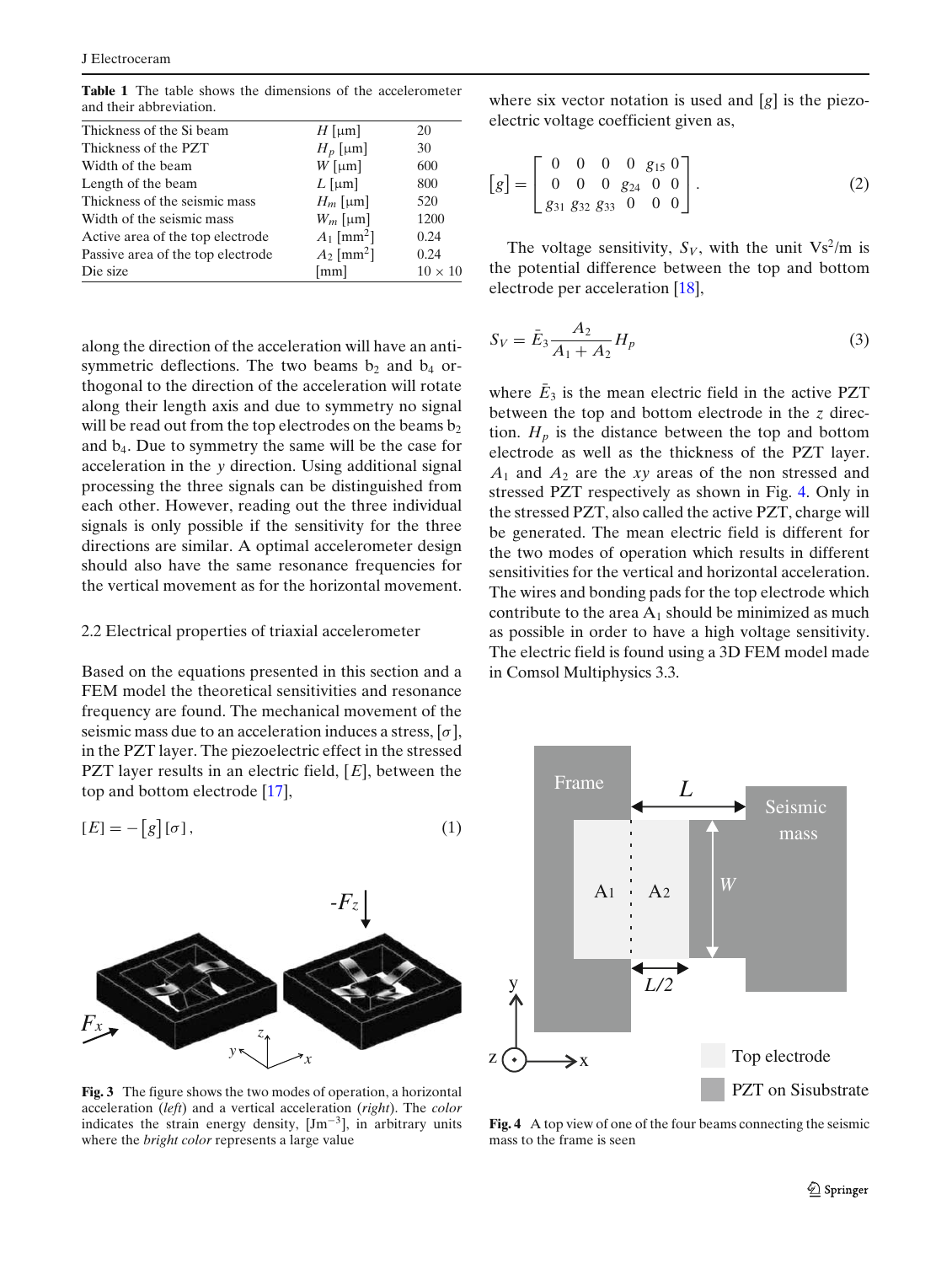<span id="page-3-0"></span>**Table 2** The table shows the important material parameters used in the FEM model.

| Material                                       | PZT   | Si   |
|------------------------------------------------|-------|------|
| $Y[10^9 \text{ Pa}^{-1}]$                      | 142.5 | 70.2 |
| Density, $\rho$ [kgm <sup>-3</sup> ]           | 6740  | 2330 |
| $g_{31}$ [10 <sup>-3</sup> VmN <sup>-1</sup> ] | $-9$  |      |
| $g_{33}$ [10 <sup>-3</sup> VmN <sup>-1</sup> ] | 39    |      |
| $\epsilon_r$                                   | 640   |      |

Parameters related to the PZT thick film are supplied by InSensor A/S

The capacitance of each of the four active PZT areas based on a simple plate capacitor model is given by,

$$
C_{PZT} = \frac{A_1 + A_2}{H_p} \epsilon_r \epsilon_0.
$$
 (4)

where  $\epsilon_r$  is the relative permittivity and  $\epsilon_0$  is the vacuum permittivity (8.85 ×  $10^{-12}$  F/m). The charge sensitivity,  $S_Q$ , measured in Cs<sup>2</sup>/m defines the amount of short circuited charge generated on the electrodes by the active PZT per acceleration and is a function of the capacitance and the voltage sensitivity,

$$
S_Q = C_{PZT} S_V = A_2 \bar{E}_3 \epsilon_r \epsilon_0 \tag{5}
$$

High charge sensitivity reduces the effect of parasitic capacitances and improves the signal to noise ratio.

In order to optimize the sensitivity a maximum amount of energy should be used for stressing the PZT layer meaning the neutral plane of the deflected beam optimally should be situated in the interface between the silicon beam and the PZT layer. This is ensured by setting the ratio between the thicknesses of the silicon beam and the PZT film as [\[19](#page-7-0)],

$$
H_p = H \sqrt{\frac{Y_{Si}}{Y_{PZT}}},\tag{6}
$$

assuming that the widths of the layers are equal which is the case for this accelerometer design.  $Y_{Si}$  and  $Y_{PZT}$ are the Young's modulus for silicon and PZT respectively. The mechanical influence of the top and bottom electrode is neglected due to their small thicknesses. Table 2 shows the material parameters used in the FEM model.

## **3 Experiments**

A schematic drawing of the fabrication process flow is shown in Fig.  $5. A 500 \mu m$  thick double-side polished (100) 4" Silicon On Insulator (SOI) wafer with a 20 μm device layer is used as substrate material. Three



**Fig. 5** The figure shows a cross sectional view (see Fig. [2\)](#page-1-0) of the process flow starting out with a SOI wafer

photolithographic masks and an additional mask for the screen printing process are used in the fabrication process.

## 3.1 MEMS process flow

An Advanced Silicon Etch (ASE) process is used for thinning down the beams from the backside to get the desired beam thicknesses, *H* (steps 1 and 2), defined by the device layer. For releasing the seismic mass and the beams a second ASE process is used from the front side (step 3). A handle wafer is bonded to the backside enabling a through-etch of the wafer. Standard positive photoresist (AZ4562) with a thickness of 9.5  $\mu$ m is used as masking material for both ASE processes. A dedicated diffusion barrier layer also working as bottom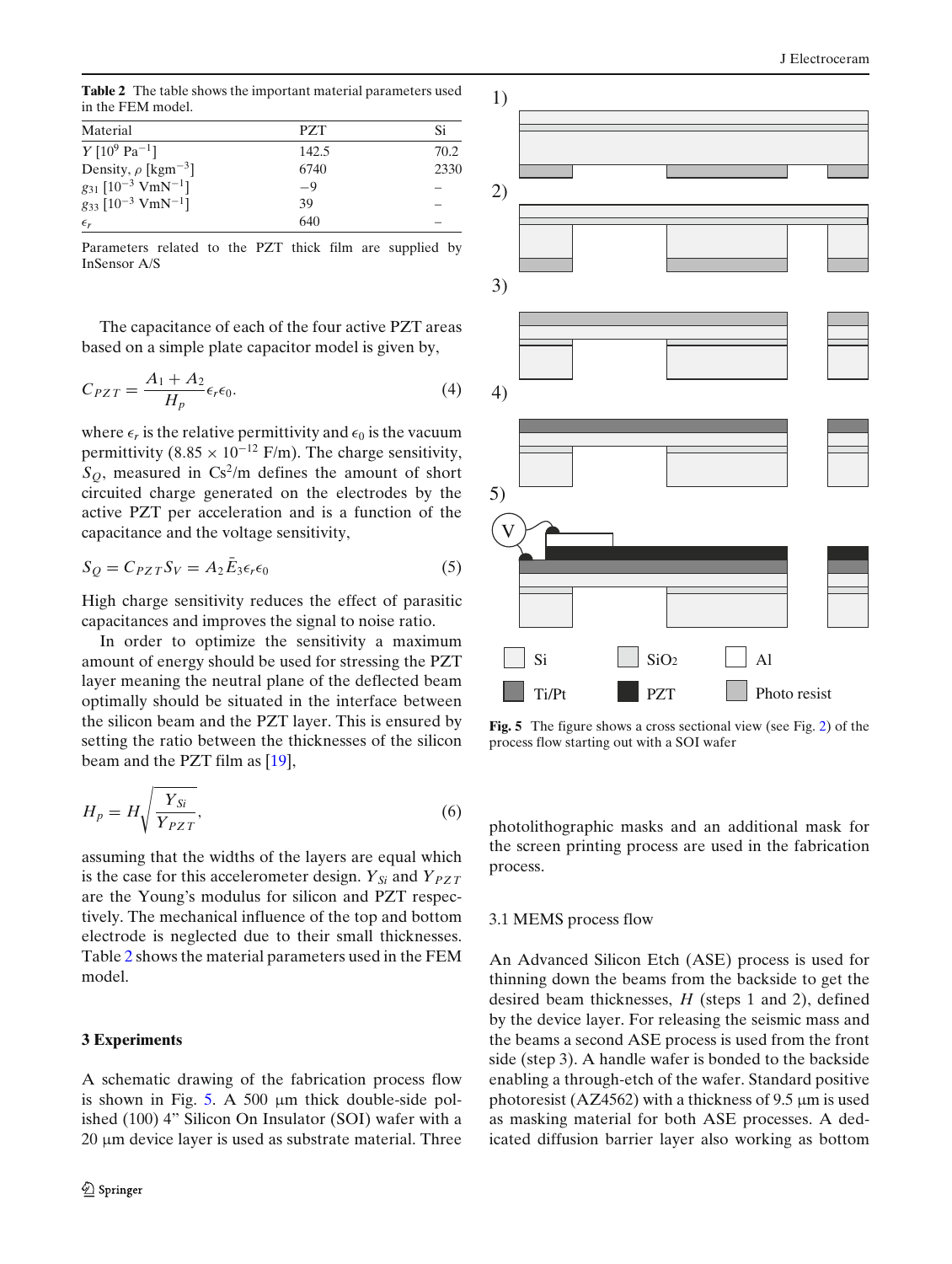<span id="page-4-0"></span>electrode is e-beam deposited on the front side on a grown  $SiO<sub>2</sub>$  layer (step 4). The combination  $SiO<sub>2</sub>/Ti/Pt$ with the thicknesses 500/50/500 nm has proven to be a good diffusion barrier layer between the Si substrate and the PZT thick film at the high sintering temperatures [\[20\]](#page-7-0).

## 3.2 PZT thick film process by screen printing

Following the conventional MEMS processing a 30  $\mu$ m thick PZT paste (InSensor TF2100) is screen printed through a 77T polyester mesh mask on the front side (step 5). The screen printing process is schematically illustrated in Fig. 6. Screen printing has a resolution down to around 100 μm which is not enough to pattern the PZT elements accurately on the beams. The screen printing mask therefore only defines the coarse pattern of the PZT thick film. The PZT paste is screen printed over the holes defining the seismic mass and the four beams. At the places where the substrate material has been etched away the paste will keep sticking to the fine mesh and thereby be removed again as the screen printing mask mesh is removed. In this way the screen printed thick film is patterned with the resolution of the ASE process. This has not been done before and the results presented here are the initial attempts using whole in the substrate for fine patterning of the PZT thick film. After screen printing the PZT is sintered for one hour at  $850^{\circ}$ C [\[8\]](#page-7-0). It proved possible to successfully screen print on silicon beams with thicknesses down to 20 μm without breaking them.

A 500 nm Al top electrode is e-beam deposited on the PZT (step 5) and the PZT thick film is finally poled at 150◦C with a field of around 10 kV/mm for 10 min in order to obtain the piezoelectric properties of the PZT layer.

#### **4 Results and discussion**

Figure 7 shows the accelerometer from the top with the seismic mass suspended by the four beams. The PZT thick film is not completely well defined as part of the PZT thick film is going over the edges of the patterned Si substrate. In the worst case the overhanging of the PZT has a width of 200 μm, which influences the mechanical behavior significantly. The extra PZT influences the stress distribution in the active PZT elements and thereby lower the sensitivity significantly. The resonance frequency is also slightly affected due to a more damped structure. This extra unwanted PZT is difficult to include in the FEM model due to its randomness and the FEM model therefore only is done for a perfect well defined structure. The technique with using the holes in the substrate for masking of the PZT layer needs further improvements, as the yield currently is around only 20%. However the initial investigations show promising results.

The PZT thick film has grain sizes of around 1  $\mu$ m and as Figs. [8](#page-5-0) and [9](#page-5-0) shows there is a good grain size distribution. The SEM image in Fig. [8](#page-5-0) shows the interface between the silicon substrate and the porous PZT thick film. The thin diffusion barrier layer consisting of  $SiO<sub>2</sub>/Ti/Pt$  clearly prevents diffusion of silicon or silicon oxide into the PZT which also verified with EDX measurements. The thicknesses of the metal layers are verified before sintering. Figure [8](#page-5-0) indicates that the metal layers appear rougher after the sintering process. However, their purposes as conducting bottom electrode and diffusion barrier layers are unaffected.



**Fig. 6** Schematic drawing of the screen printing process of two adjacent accelerometers



**Fig. 7** The SEM image shows the seismic mass suspended by the four beams seen from the front side with the PZT thick film and four top electrodes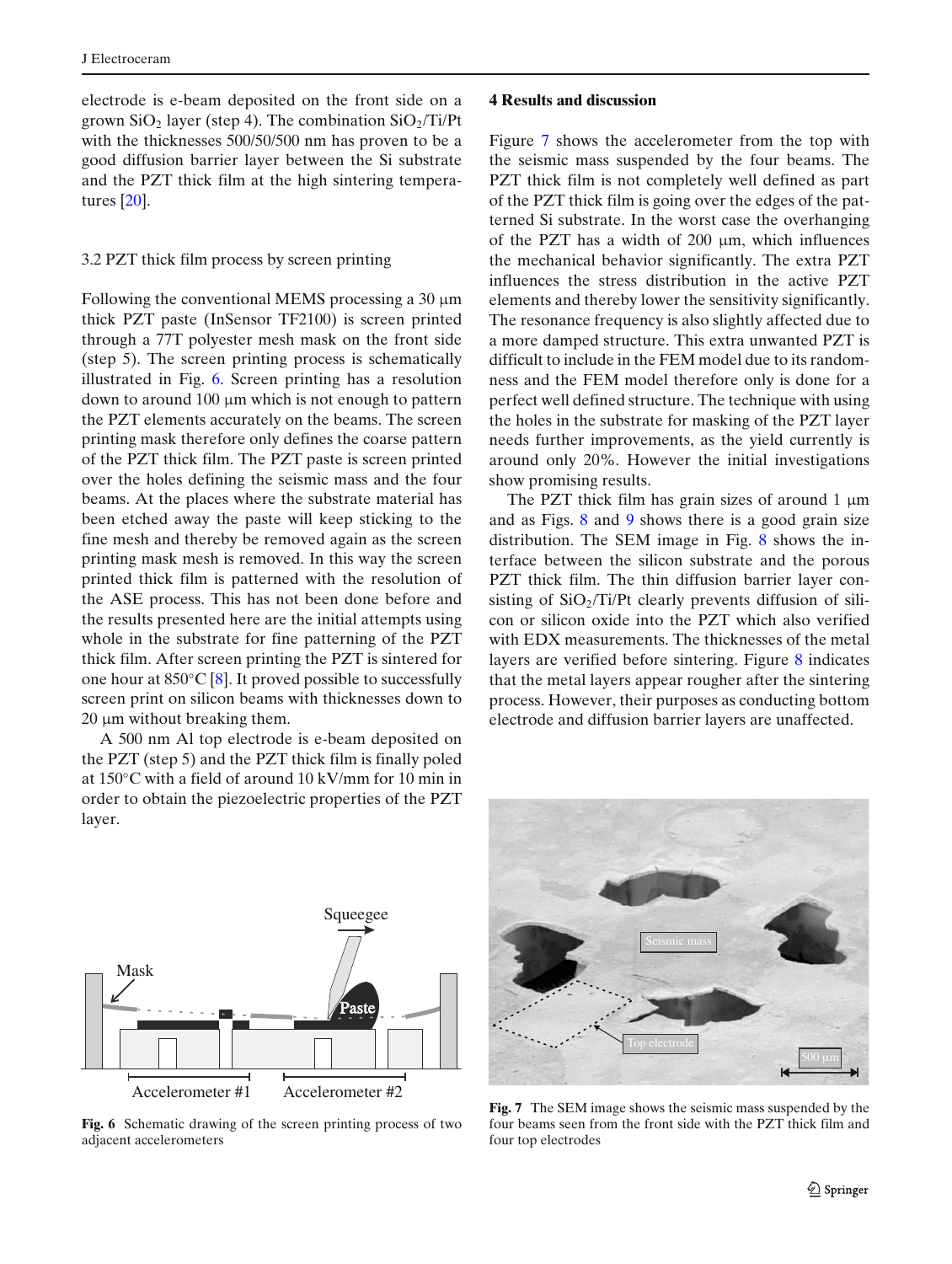<span id="page-5-0"></span>

**Fig. 8** The cross-sectional SEM image shows the Si-PZT interface with the diffusion barrier layer in-between

Figure 9 shows the PZT thick film on the 20  $\mu$ m thick Si beam and the PZT layer thickness is very well defined and is measured to be 30.9 μm. The microstructure of the film has been investigated in previous work [\[8\]](#page-7-0).

## 4.1 Shaker setup

In order to find the resonance frequency and the sensitivity the accelerometer is mounted onto a shaker (B&K Mini Shaker 4810), together with a reference accelerometer (B&K Piezoelectric Accelerometer 8305).



**Fig. 9** A 30.9 μm thick PZT layer seen from the side has been screen printed onto the 20 μm thick Si beam

The shaker is driven by a wave generator (Agilent 33220A) through an amplifier. The output signal from the PZT accelerometer and the reference accelerometer are amplified with a charge amplifier converting the high impedance signal from the PZT into a measurable low impedance signal. The RMS value of the output signal is read out with an oscilloscope (HP 54522A). The charge sensitivity,  $S_Q$ , is given as [\[21](#page-7-0)],

$$
S_Q = \frac{V_{out}}{V_{out}^{ref}} S_Q^{ref}
$$
 (7)

where  $S_Q^{ref}$  is the charge sensitivity for the reference accelerometer and  $V_{out}$  and  $V_{out}^{ref}$  are the RMS values of the voltage signal read out with the oscilloscope. The accelerometer chip is glued onto a printed circuit board which is screwed onto an aluminum sample holder. The sample holder is screwed on top of the reference accelerometer. The sample holder is turned 90 degrees with sub-degree precision in an upright position for characterization of the horizontal direction.

# 4.2 Sensitivity

The sensitivity is measured for changing accelerations at a fixed frequency of 2 kHz. Figure 10 shows the charge generated in the PZT for the accelerometer positioned in the flat and in the upright position for accelerations ranging from about 0.5 g up to 6 g which is the upper limit of the setup. The slope of the two fitted lines equal the sensitivities for the vertical and horizontal direction respectively. Good linearity for



**Fig. 10** The charge generated in the PZT is plotted as a function of acceleration at constant frequency (2 kHz). The vertical sensitivity is measured by positioning the accelerometer in the flat position and the horizontal is measured by positioning the accelerometer in an upright position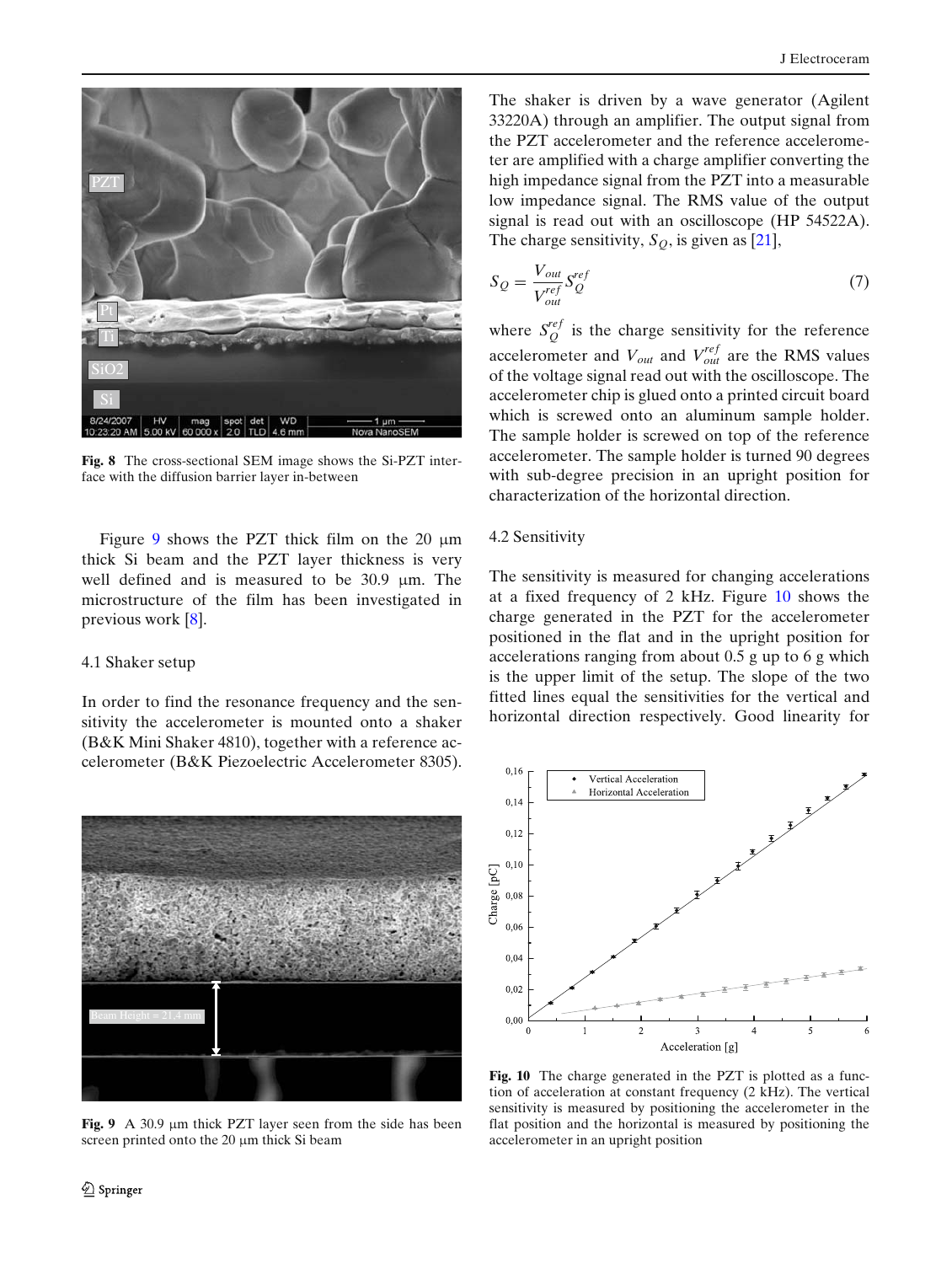the two directions is seen and the linear fits show a very small offset. The measured charge sensitivities are 0.0260 pC/g and 0.0053 pC/g for the vertical and horizontal direction respectively. The capacitance for a single electrode is measured to be 86 pF and with Eq. [5](#page-3-0) the voltage sensitivities are found to be  $0.31 \text{ mV/g}$ and 0.062 mV/g for the vertical and horizontal direction respectively.

## 4.3 Resonance frequency

By feeding the shaker with a white noise signal and performing a Fast Fourier Transformation (FFT) of the output signal the resonance frequencies at high frequencies can be studied. Figure 11 shows the FFT spectra for the accelerometer when positioned in the flat and in the upright position respectively. In the flat position the dominant peak is observed at around 11 kHz. In the upright position a peak at around 23 kHz is seen which is close to the modeled resonance frequency for the horizontal direction.

#### 4.4 Discussion

Table 3 summarizes the measured sensitivities and resonance frequencies as well as the measured capacitances and compares them with the values found with the FEM model. The charge sensitivity is measured directly whereas the voltage sensitivity is a function of the charge sensitivity and the capacitance. Both the sensitivity in the vertical and in the horizontal direction are



**Fig. 11** The figure shows two FFT plots from the accelerometer when the shaker is feeded with a white noise signal. In the *upper plot* the accelerometer is positioned in a flat position and the accelerometer experience a vertical acceleration. In the *lower plot* the accelerometer is positioned in an upright position and the accelerometer experience a horizontal acceleration

**Table 3** The table shows the measured and modeled sensitivities and resonance frequencies of the accelerometer.

|              | <b>FEM</b> | Measured |
|--------------|------------|----------|
| $C$ [pF]     |            | 86       |
| Vertical     |            |          |
| $S_V$ [mV/g] | 0.36       | 0.31     |
| $S_O$ [pC/g] | 0.038      | 0.0260   |
| $f_v$ [kHz]  | 12.5       | 11       |
| Horizontal   |            |          |
| $S_V$ [mV/g] | 0.10       | 0.062    |
| $S_Q$ [pC/g] | 0.011      | 0.0053   |
| $f_h$ [kHz]  | 25.5       | 23       |

about half the values found with the the FEM model. This can partly be explained by the not completely well defined PZT thick film as shown in Fig. [7](#page-4-0) which increases the stiffness of the beams. Good agreement is found when comparing the resonance frequencies both in the vertical and in the horizontal direction. However, the completely well defined PZT thick film would also result in higher resonance frequencies compared to the model, which is not observed.

Therefore other reasons such as lower piezo coefficients than expected could be an explanation for the measured lower sensitivity. This explanation is supported by the lower measured capacitance. Experience show that lower the piezo coefficients also result in a lower the permittivity. The geometries of the top electrodes are very well defined and the lower capacitance is therefore due to a lower permittivity.

However, it is believed that the main reasons for the deviation between the measured and modeled sensitivity is a change in the stress distribution due to the bridging show in Fig. [7.](#page-4-0) The extra PZT will not affect the stiffness of the beam significantly as the resonance frequency measurements also indicate. If the distribution of the stress is changed, resulting in a lower mean stress in the active PZT, the sensitivity will be decreased as the amount of generated charge decreased.

All though the resonance frequency in the horizontal direction is found to be 23 kHz the operational bandwidth is defined by the first resonance frequencies at 11 kHz. In an improved accelerometer design the resonance frequency for the vertical and horizontal direction should be closer to each other. The sensitivities would thereby also be comparable in size. A way to get close sensitivity among the three directions would be to have a thicker seismic mass which would increase the horizontal sensitivity relatively more than the vertical.

In Wang et al. [\[10](#page-7-0)] a piezoelectric accelerometer with a charge sensitivity of 1.45 pC/g and a resonance frequency of 17.4 has been reported. This is several